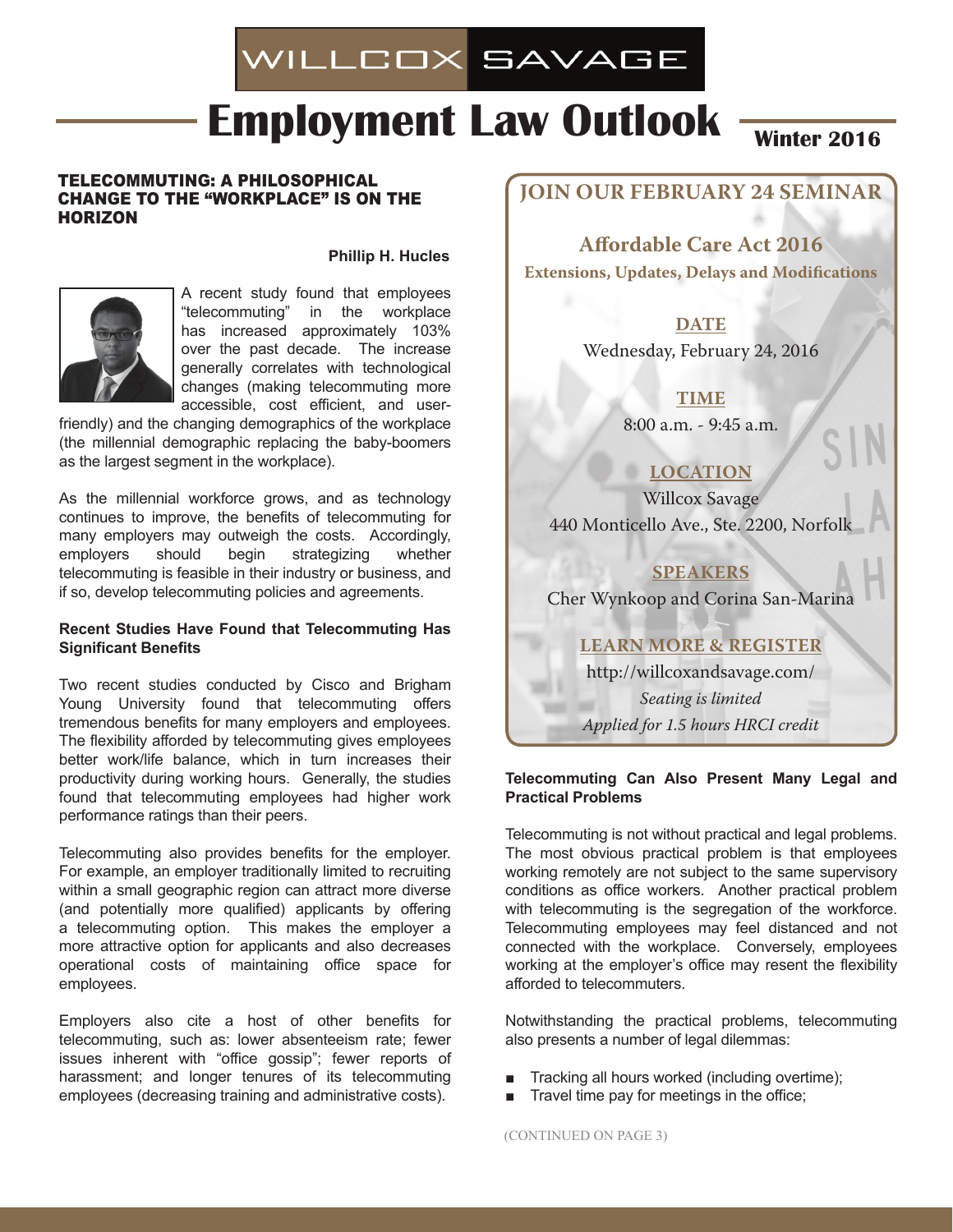# Is Your Health Reimbursement Arrangement ACA Compliant?

## **Cher E. Wynkoop & Corina V. San-Marina**



On December 16, 2015, the Internal Revenue Service issued Notice 2015-87 containing guidance on a wide range of topics under the Affordable Care Act (ACA). In addition to providing guidance on affordability and COBRA matters (which will be described in subsequent newsletters), the Notice clarifies prior guidance regarding the use of health reimbursement arrangements to reimburse premiums paid for individual market premiums.

In prior guidance issued in 2013 and 2015, the IRS provided that arrangements, whereby employers reimburse employees (whether on a pre-tax or after-tax basis) for medical-related costs (including premiums), are group health plans subject to the ACA's market reforms. By design, these health reimbursement arrangements (HRAs) and premium payment plans cannot on their own satisfy certain market reforms, such as the required coverage of preventive services or prohibition on annual limits. Therefore, in order for HRAs to be ACA compliant, they must be "integrated" with a group health plan that meets the ACA's market reforms. Although the IRS allows an HRA to be integrated with a group health plan, including a group health plan not sponsored by the employer sponsoring the HRA, the IRS has unequivocally stated that an HRA cannot be integrated with an individual market plan (subject to the few exceptions described below).

In prior guidance, the IRS has already declared after-tax reimbursements for individual market insurance premiums impermissible and has provided guidance on integration with group health plans, Medicare and TRICARE. With Notice 2015-87, the IRS now provides the following additional guidance related to HRAs:

- HRAs limited to retirees may reimburse individual market insurance premiums (including Medicare supplement plans) and other medical-related costs. The rationale for this exception is that the Internal Revenue Code and ERISA contain a "retiree-only exception," stating that plans covering less than two active employees are excepted plans that are not required to comply with the market reforms.
- Unless the retiree-only exception applies, unused amounts in an HRA cannot be used to reimburse premiums paid by former employees for individual market coverage even if the amounts were originally earned in the HRA when the HRA was properly integrated with a group health plan.
- Amounts credited to an HRA before January 1, 2014 under the terms of an HRA also in effect on January 1, 2013, may be used after December 31, 2013 to reimburse medical expenses pursuant to the terms in effect before 2014 without violating the ACA market reforms.
- An HRA that reimburses medical expenses for an employee and the employee's spouse and dependents cannot be integrated with self-only group health plan coverage provided by the employer. However, the IRS will not enforce this requirement until 2017.

Thus, starting in 2017, an HRA generally cannot reimburse medical expenses for a spouse or dependent not covered by the group health plan coverage sponsored by the employer. However, given prior guidance in Notice 2013-54 that allows an employee's HRA to be integrated with a group health plan sponsored by his or her spouse's employer, most likely an HRA could still reimburse that spouse or dependent if he or she was covered by another group health plan (even if not one sponsored by the participant's employer).

- An HRA that reimburses an employee for premiums paid for individual market coverage will not result in a violation of the ACA market reforms if the coverage solely provides excepted benefits. Thus, for example, an HRA could reimburse premiums for individual market dental or vision benefits.
- An employer payment plan or HRA that is part of a cafeteria plan established under Section 125 of the Internal Revenue Code must be integrated with a group health plan to be ACA compliant. Some benefits consultants have advised that employers may reimburse employees for individual market premiums if the reimbursement is funded with employee salary deferrals or employer flex credits made to a cafeteria plan. Notice 2015-87 effectively ends this practice.
- In order to be compliant with the ACA's market reforms, an HRA apparently must be in both documentary and operational compliance. For example, it is not enough that the HRA not actually reimburse employees for medical coverage purchased on the individual market. The terms of the HRA must explicitly state that individual insurance reimbursements are not permitted.

Considering the guidance issued over the past few years with respect to HRAs, and Notice 2015-87's apparent documentary compliance requirements, employers should review their HRA documentation to assess compliance with the ACA. Given the potential pitfalls, employers considering establishing an HRA should proceed carefully and consult with counsel.■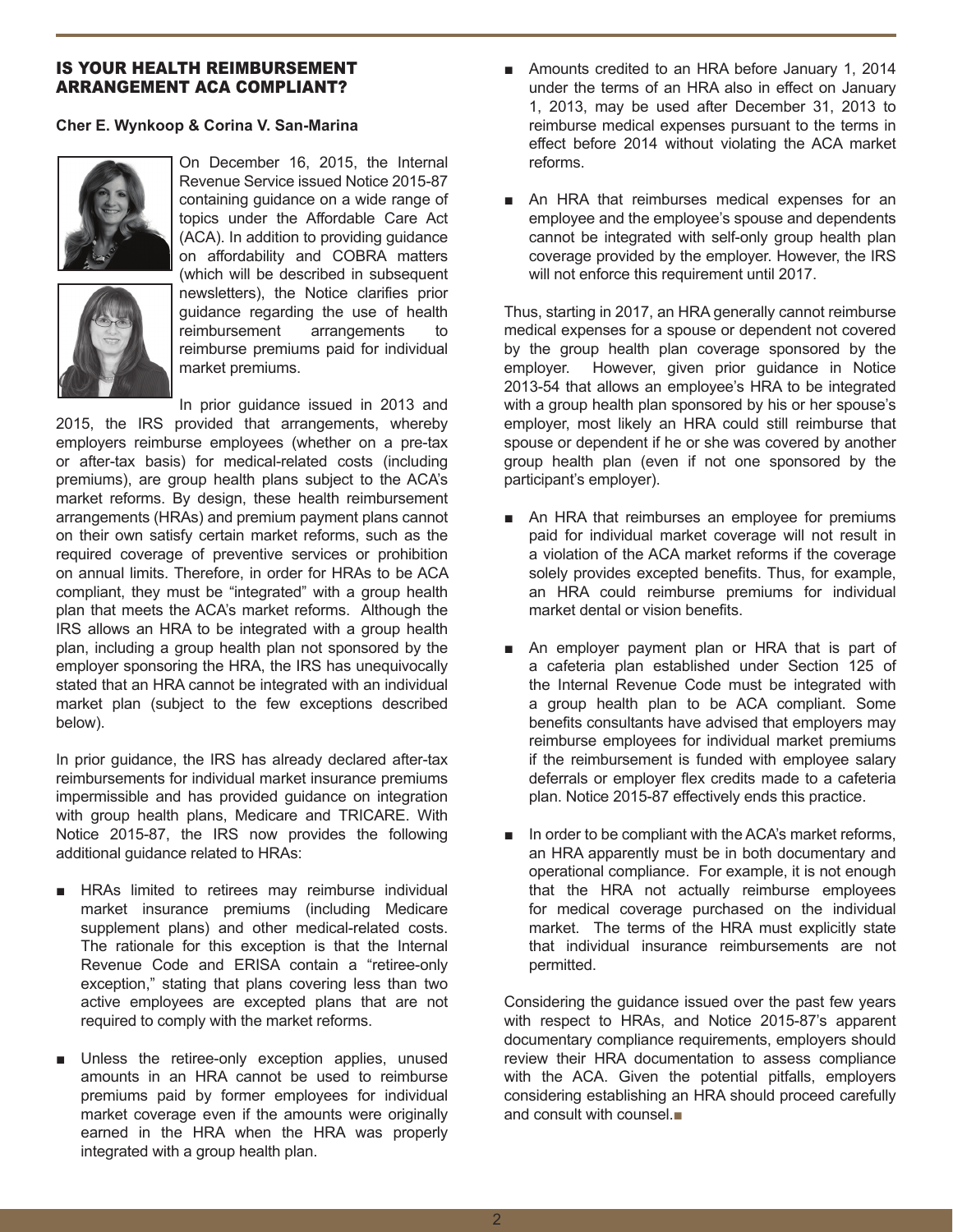#### Telecommuting: A Philosophical Change to the "Workplace" is on the **HORIZON**

## per Diem Payments to Temporary Workers

(CONTINUED from PAGE 1)

- Protecting confidential and proprietary information;
- Employees suffering injuries while working at home;
- Providing a safe working environment in an employee's home;
- Compliance with a Drug and Alcohol Free Workplace;
- Employees working remotely in a different state than the employer;
- Technological problems from an employee's home computer;
- Employee (or a family member) causes damages to a company-issued workstation or computer;
- Selection criteria for eligibility to telecommute;
- Gender discrimination (higher propensity for female employees to "self-select");
- Fewer training opportunities for those not in the office; and
- Some employees may live in an area zoned for no business use.

## **Employers Can Embrace the Changing Workplace While Limiting Risks**

To combat many of the risks inherent with allowing employees to telecommute, employers should promulgate telecommuting policies that establish the expectations, requirements, and limitations of telecommuting. Furthermore, to mitigate liability, an employer should also enter into telecommuting agreements with each employee.

A valid telecommuting policy should include: a policy statement; selection and eligibility criteria; time keeping expectations; equipment assignments; establishing work hours; and expectations for compliance with the employer's workplace rules, among other things.

An employer should also enter into a telecommuting agreement with the employee that includes: durational limits; job duties; inspections by the employer; reporting hours worked; schedule; equipment (and its return); security measures (including protection of trade secrets and other confidential information); and insurance, among other things.

Employers who believe that a telecommuting policy would benefit their workplace – or who believe their industry's trend will require it to contemplate such a policy – should seek legal advice on preparing a telecommuting policy and agreement for its employees.■

"*Other employers should take note of this investigation*." – Frank McGriggs, Department of Labor, December 2015 –

"This investigation" refers to the DOL's ongoing investigation of staffing agencies and other employers who are

compensating employees by "per diem" payments. The DOL's most recent investigation has been concentrated in the Gulf Coast regions and in the construction, maritime, oil and gas industries. Staffing agencies in the region have this year alone paid over \$3.5 million in back wages. If the work is performed on federal government contracts, subcontractors can face debarment or suspension for government contracting work.

While staffing companies have been the focus of recent headlines for illegal per diem schemes, the companies who engage workers through them are not off the hook. They can be liable as joint employers. And the DOL has previously sought debarment of federal government prime contractors whose subcontractors violated prevailing wage laws, based on their failure to adequately ensure subcontractors' compliance with wage and overtime requirements.

Given the DOL's admonishment, employers can expect that the current investigation will expand to other regions and other industries. While paying what the DOL regulations label as "day rates" and per diem payments are not illegal in themselves, if a company or a subcontractor is using these payment methods, it is important to make sure the minimum wage and overtime laws (as well as tax law) are followed.

Some companies in certain industries, such as those recently targeted by the DOL, have been paying lower than average hourly rates with high per diem payments. This is often driven by the fierce competition for qualified employees and for the subcontractors to supply them. The prime contractors in these industries often need employees only for discrete projects located in areas without a large pool of qualified workers. These payment schemes allow staffing companies to underbid (or, they may argue, remain competitive with) their competition, because they are not including the per diem payments in the calculations for overtime, and they are not paying payroll taxes, or workers' compensation and unemployment insurance, or other such costs on the per diem payments. Employees don't complain because the per diem is higher than any travel expenses and there are no deductions from it.

(CONTINUED ON PAGE 4)

**Dawn L. Merkle**